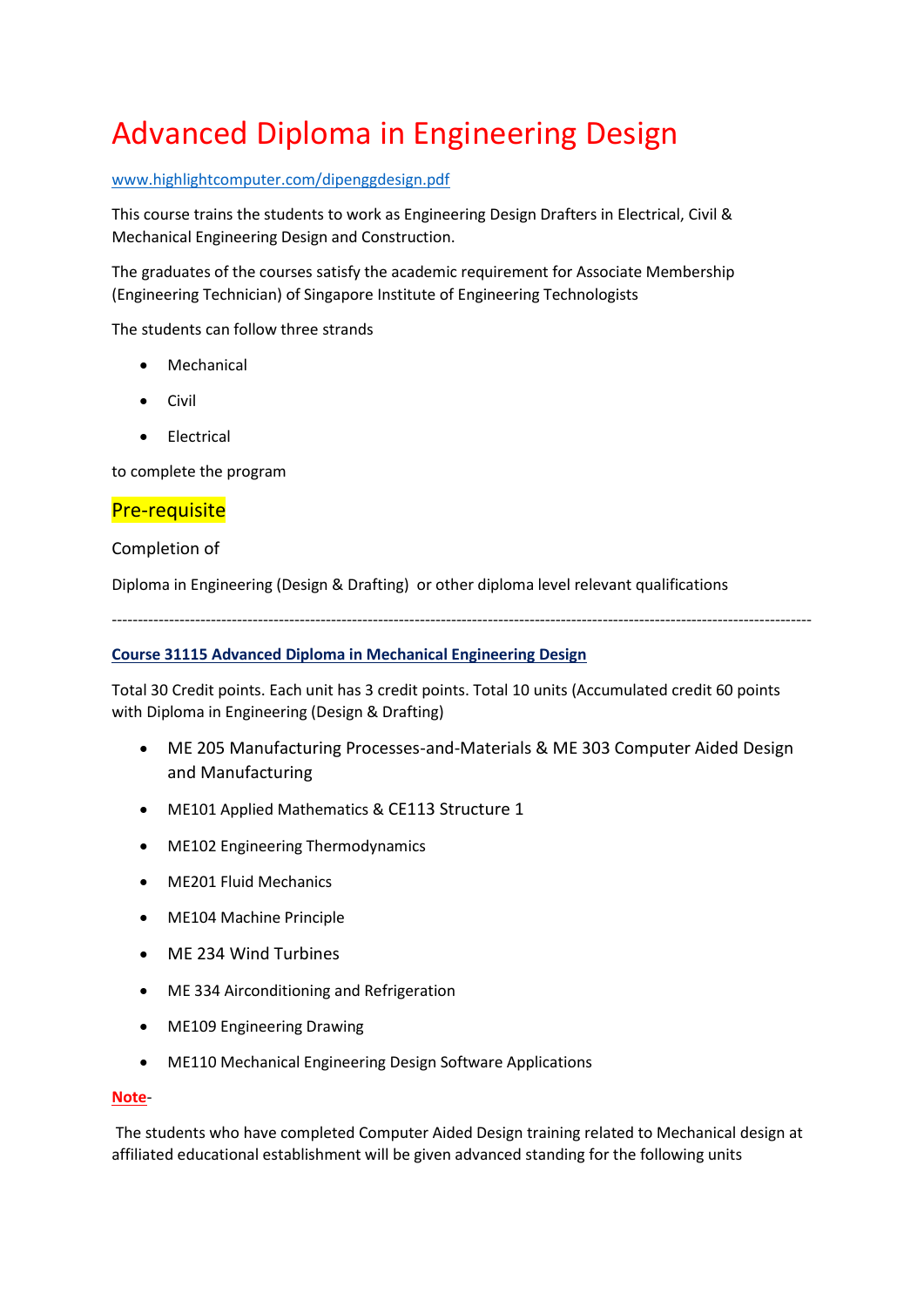- ME109 Engineering Drawing
- ME110 Mechanical Engineering Design Software Applications

#### **Further Course-**

The graduates of this course can continue Advanced Diploma in Mechanical Engineering which is recognized by Singapore Institute of Engineering Technologists as satisfying the academic requirement for Member /Fellow (Engineering Technologists)

#### **Course 31015 Advanced Diploma in Civil Engineering Design**

Total 30 Credit points. Each unit has 3 credit points. Total 10 units (Accumulated credit 60 points with Diploma in Engineering (Design & Drafting)

- [CE111A-Road+Bridges](http://www.highlightcomputer.com/Diploma%20&%20Advanced%20Diploma%20in%20Civil%20Engineering%20Course%20Detailed%20Contents.htm#j13)
- ME101 Applied Mathematics & [CE113 Structure 1](http://www.highlightcomputer.com/Diploma%20&%20Advanced%20Diploma%20in%20Civil%20Engineering%20Course%20Detailed%20Contents.htm#j10)
- ME201 Fluid Mechanics
- [CE 109 Energy Efficient Building Design](http://www.highlightcomputer.com/Diploma%20&%20Advanced%20Diploma%20in%20Civil%20Engineering%20Course%20Detailed%20Contents.htm#d)
- CE106A (Part 1) Detailed Construction & Building Construction Materials
- CE106A (Part 2) Brick Laying & Sprouting & Guttering
- [CE115 Estimating &](http://www.highlightcomputer.com/Diploma%20&%20Advanced%20Diploma%20in%20Civil%20Engineering%20Course%20Detailed%20Contents.htm#j12) Specification
- [ME 334 Airconditioning and Refrigeration](http://www.highlightcomputer.com/Diploma%20&%20Advanced%20Diploma%20in%20Civil%20Engineering%20Course%20Detailed%20Contents.htm#s19)
- CE104B Building Drawing Advanced
- CE120 Civil Engineering Design Software Applications

#### **Note**-

The students who have completed Computer Aided Design training related to Civil design at affiliated educational establishment will be given advanced standing for the following units

- CE104B Building Drawing Advanced
- CE120 Civil Engineering Design Software Applications

#### **Further Course-**

The graduates of this course can continue Professional Diploma in Civil Engineering which is recognized by Singapore Institute of Engineering Technologists as satisfying the academic requirement for Member /Fellow (Engineering Technologists).

--------------------------------------------------------------------------------------------------------------------------------------

# **Course 30915 Advanced Diploma in Electrical Engineering Design**

 Total 30 Credit points. Each unit has 3 credit points. Total 10 units (Accumulated credit 60 points with Diploma in Engineering (Design & Drafting)